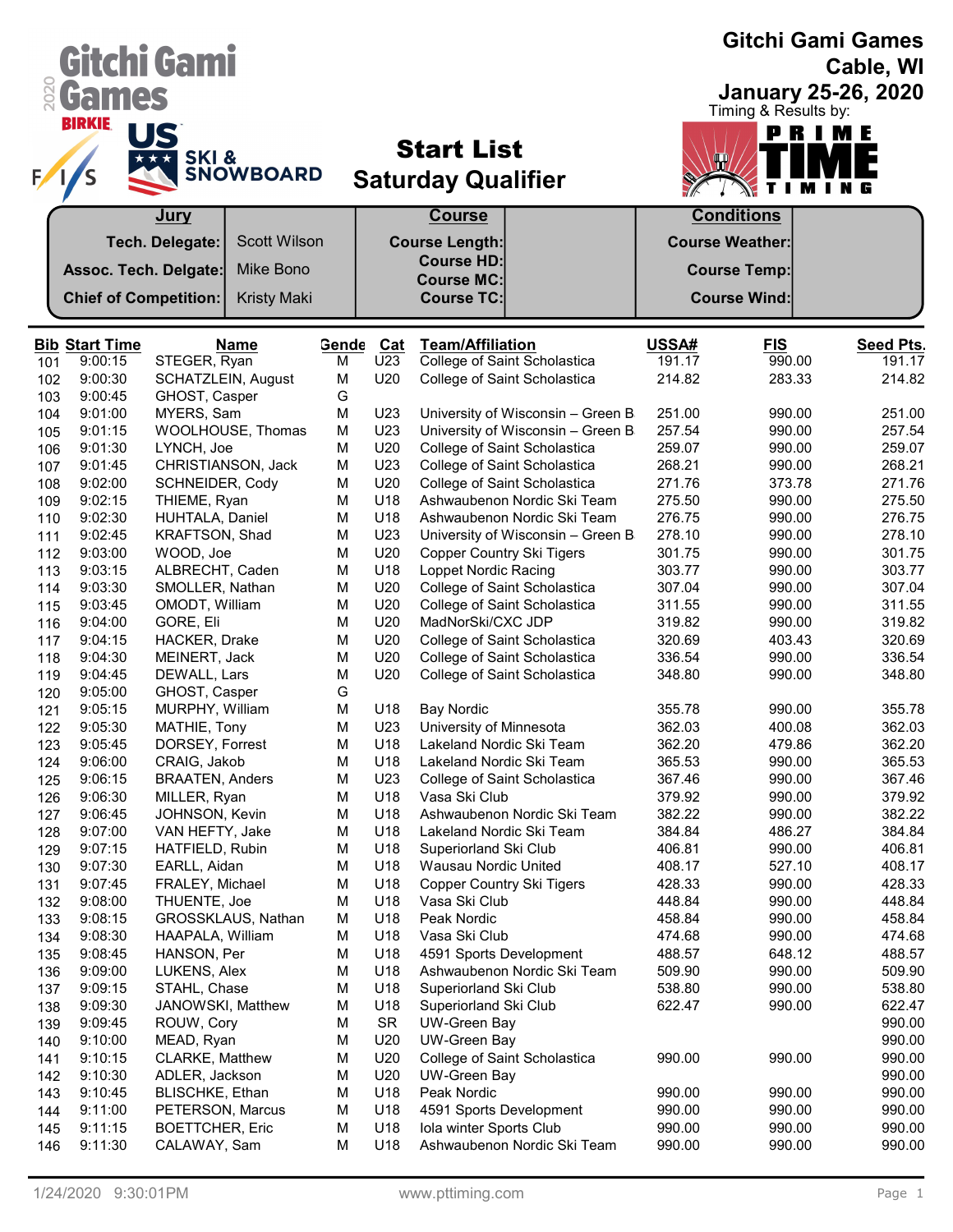|     | Gitch Gami Games      |                                |            |     | January 25-26                     | <b>Qualifier Start List</b> |            |                |
|-----|-----------------------|--------------------------------|------------|-----|-----------------------------------|-----------------------------|------------|----------------|
|     | <b>Bib Start Time</b> | <u>Name</u>                    | <u>Sex</u> |     | <b>Cat Team/Affiliation</b>       | USSA#                       | <b>FIS</b> | <b>Seed Pt</b> |
| 147 | 9:11:45               | BODOR, Bank                    | м          | U18 | Iola Winter Sports Club           | 990.00                      | 990.00     | 990.00         |
| 148 | 9:12:00               | TUTTLE, Joe                    | M          | U20 | <b>CXC Adaptive</b>               |                             |            |                |
| 149 | 9:12:15               | TUTTLE, George                 | M          | U20 | <b>CXC Adaptive</b>               |                             |            |                |
| 150 | 9:12:30               | GHOST, Casper                  | G          |     |                                   |                             |            |                |
| 151 | 9:12:45               | GHOST, Casper                  | G          |     |                                   |                             |            |                |
| 152 | 9:13:00               | GHOST, Casper                  | G          |     |                                   |                             |            |                |
| 153 | 9:13:15               | GHOST, Casper                  | G          |     |                                   |                             |            |                |
| 154 | 9:13:30               | GHOST, Casper                  | G          |     |                                   |                             |            |                |
| 155 | 9:13:45               | BARNES, Mae                    | F          | U20 | College of Saint Scholastica      | 258.88                      |            | 258.88         |
| 156 | 9:14:00               | GILMAN, Nicole                 | F          | U23 | College of Saint Scholastica      | 263.66                      |            | 263.66         |
| 157 | 9:14:15               | HOUSE, Alice                   | F          | U20 | Blackhawk Ski Club/CXC JDP        | 334.25                      | 401.92     | 334.25         |
| 158 | 9:14:30               | CASE, Mia                      | F          | U18 | Lakeland Nordic Ski Team          | 335.97                      | 388.34     | 335.97         |
| 159 | 9:14:45               | CRAIG, Johanna                 | F          | U20 | Lakeland Nordic Ski Team          | 342.30                      |            | 342.30         |
| 160 | 9:15:00               | ASMUS, Ericka                  | F          | U18 | Superiorland Ski Club             | 376.62                      |            | 376.62         |
| 161 | 9:15:15               | SCHOENING, Maria               | F          | U23 | University of Wisconsin – Green B | 378.43                      |            | 378.43         |
| 162 | 9:15:30               | JEAN, Arielle                  | F          | U18 | Vasa Ski Club                     | 403.49                      |            | 403.49         |
| 163 | 9:15:45               | HERRIDGE, Jamie                | F          | U23 | Saint Cloud State University      | 409.28                      | 530.74     | 409.28         |
| 164 | 9:16:00               | HESS, Spirit                   | F          | U18 | Bay Nordic                        | 412.72                      |            | 412.72         |
| 165 | 9:16:15               | VIREN, Annika                  | F          | U20 | College of Saint Scholastica      | 427.38                      |            | 427.38         |
| 166 | 9:16:30               | TESSIER, Violet                | F          | U20 | College of Saint Scholastica      | 442.84                      |            | 442.84         |
| 167 | 9:16:45               | CHOSY, Nina                    | F          | U18 | MadNorSki/CXC JDP                 | 446.09                      |            | 446.09         |
| 168 | 9:17:00               | REMILLARD, Gwinna              | F          | U20 | College of Saint Scholastica      | 450.72                      |            | 450.72         |
| 169 | 9:17:15               | DUTKEWYCH, Leah                | F          | U20 | College of Saint Scholastica      | 457.99                      |            | 457.99         |
| 170 | 9:17:30               | TOLBERT, Avery                 | F          | U18 | Peak Nordic                       | 485.28                      |            | 485.28         |
| 171 | 9:17:45               | ELES, Autumn                   | F          | U18 | <b>Copper Country Ski Tigers</b>  | 511.81                      |            | 511.81         |
| 172 | 9:18:00               | OBRIEN, Hanna                  | F          | U18 | Blackhawk Ski Club                | 530.53                      |            | 530.53         |
| 173 | 9:18:15               | MATULA, Erin                   | F          | U20 | Superiorland Ski Club             | 533.50                      |            | 533.50         |
| 174 | 9:18:30               | MOWERS, Brita                  | F          | U20 | College of Saint Scholastica      | 535.30                      |            | 535.30         |
| 175 | 9:18:45               | ECKER, Aubrie                  | F          | U18 | Chippewa Valley Nordic            | 540.46                      |            | 540.46         |
| 176 | 9:19:00               | ROTAR, Kiersten                | F          | U18 | Lakeland Nordic Ski Team          | 548.01                      |            | 548.01         |
| 177 | 9:19:15               | <b>GREGORY, Courtney</b>       | F          | U23 | College of Saint Scholastica      | 600.82                      |            | 600.82         |
| 178 | 9:19:30               | HOLLMAN, Mackenzie             | F          | U20 | College of Saint Scholastica      | 626.20                      |            | 626.20         |
| 179 | 9:19:45               | BEHM, Kaitlyn                  | F          | U18 | Ashwaubenon Nordic Ski Team       | 628.61                      |            | 628.61         |
| 180 | 9:20:00               | STOCKINGER, Anna               | F          | U20 | Saint Cloud State University      | 629.41                      | 726.89     | 629.41         |
| 181 | 9:20:15               | NEMETH, Grace                  | F          | U18 | Blackhawk Ski Club/CXC JDP        | 702.69                      |            | 702.69         |
| 182 | 9:20:30               | JOHNSON, Kora                  | F          | U18 | <b>Copper Country Ski Tigers</b>  | 894.00                      |            | 894.00         |
| 183 | 9:20:45               | BOULEY, Cheresa                | F          | U20 | Saint Cloud State University      | 990.00                      |            | 990.00         |
| 184 | 9:21:00               | MAY, Marit                     | F          | U23 | College of Saint Scholastica      | 990.00                      |            | 990.00         |
| 185 | 9:21:15               | MILLER, Anne                   | F          | U20 | Champlin Park High School         |                             |            | 990.00         |
| 186 | 9:21:30               | STRAKA, Jane                   | F          | U18 | Peak Nordic                       | 990.00                      |            | 990.00         |
| 187 | 9:21:45               | GHOST, Casper                  | G          |     |                                   |                             |            |                |
| 188 | 9:22:00               | GHOST, Casper                  | G          |     |                                   |                             |            |                |
| 189 | 9:22:15               | GHOST, Casper                  | G          |     |                                   |                             |            |                |
| 190 | 9:22:30               | GHOST, Casper                  | G          |     |                                   |                             |            |                |
| 191 | 9:22:45               | WILLIAMS, Owen                 | M          | U16 | Iola Winter Sports Club/CXC JDP   | 315.15                      |            | 315.15         |
| 192 | 9:23:00               | STRAKA, Noah                   | M          | U16 | Peak Nordic                       | 419.15                      |            | 419.15         |
| 193 | 9:23:15               | VAN HEFTY, Casey               | M          | U16 | Lakeland Nordic Ski Team          | 426.86                      |            | 426.86         |
| 194 | 9:23:30               | ZAVADOSKI, Alek                | M          | U16 | <b>Wausau Nordic United</b>       | 462.22                      |            | 462.22         |
| 195 | 9:23:45               | HACKER, Kaden                  | M          | U16 | Peak Nordic                       | 495.76                      |            | 495.76         |
| 196 | 9:24:00               | CHAMBERS, Beckett              | M          | U16 | <b>Bay Nordic</b>                 | 510.35                      |            | 510.35         |
| 197 | 9:24:15               | ROCHELEAU, Grant               | м          | U16 | Ashwaubenon Nordic Ski Team       | 521.76                      |            | 521.76         |
| 198 | 9:24:30               | <b>HAMLIN, Cyrus</b>           | M          | U16 | <b>Copper Country Ski Tigers</b>  | 539.25                      |            | 539.25         |
| 199 | 9:24:45               | STUMPF, Joseph                 | M          | U16 | Ashwaubenon Nordic Ski Team       | 584.54                      |            | 584.54         |
| 200 | 9:25:00               | NOWAK, Isaac                   | M          | U16 | <b>Bay Nordic</b>                 | 598.64                      |            | 598.64         |
| 201 | 9:25:15               | GHOST, Casper                  | G<br>G     |     |                                   |                             |            |                |
| 202 | 9:25:30               | GHOST, Casper                  | G          |     |                                   |                             |            |                |
| 203 | 9:25:45               | GHOST, Casper<br>GHOST, Casper | G          |     |                                   |                             |            |                |
| 204 | 9:26:00<br>9:26:15    | KERN, Grace                    | F          | U16 | Lakeland Nordic Ski Team          | 479.40                      |            | 479.40         |
| 205 |                       |                                |            |     |                                   |                             |            |                |

| KERN, Grace                                                         |                                                        | U16. | Lakeland Nordic Ski Team | 479.40                                               | 479.40 |
|---------------------------------------------------------------------|--------------------------------------------------------|------|--------------------------|------------------------------------------------------|--------|
| PETERSON, Fran                                                      |                                                        | U16  |                          | 489.38                                               | 489.38 |
|                                                                     |                                                        | U16  | Peak Nordic              | 507.42                                               | 507.42 |
|                                                                     |                                                        | U16  |                          | 512.10                                               | 512.10 |
| 204 9:26:00<br>205 9:26:15<br>206 9:26:30<br>9:26:45<br>208 9:27:00 | GHOST, Casper<br>GROSSKLAUS, Ashley<br>SEAGREN, Ingrid |      |                          | 4591 Sports Development<br>Copper Country Ski Tigers |        |